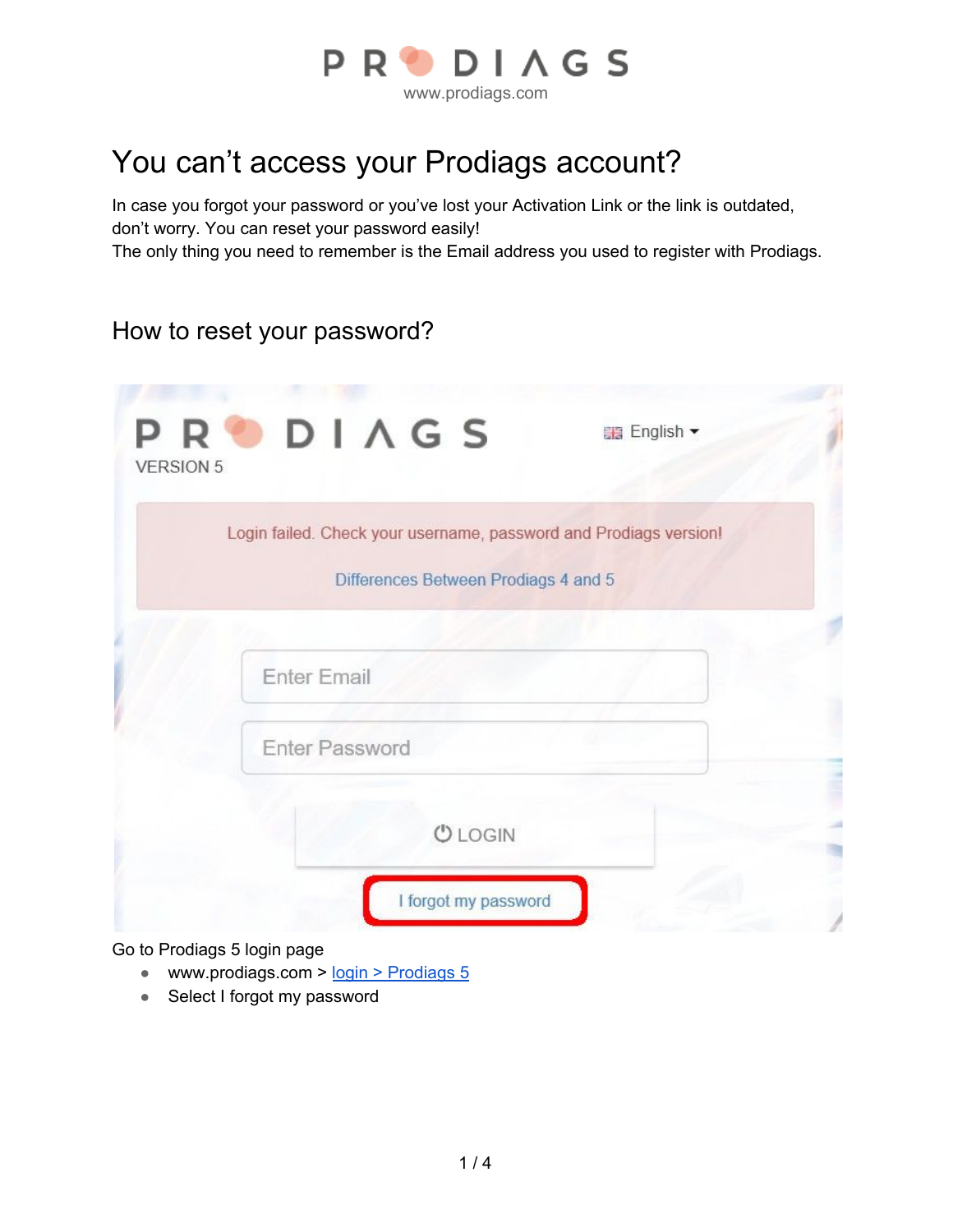

# Email

|                      | <b>Enter Email</b> |
|----------------------|--------------------|
| Send                 |                    |
| Cancel               | $\mathbb{Z}$       |
|                      |                    |
|                      |                    |
| I forgot my password |                    |
| <b>OLOGIN</b>        |                    |

- Enter Email address registered with Prodiags
- Click Send
- Check your inbox
	- Click on the link provided in the Email. Please note that this link is only active for 3 days! Until you complete the process behind the link, your old password will remain valid

### No Email received?

If you do not see the Email in your inbox.

- Check your spam folder
- Make sure you use the same email address that is registered with Prodiags

If you still don't get the Email.

- Contact your organisation teacher or admin.
- You can also contact the System Support: support[at]prodiags.com

### Please note:

It is important to ensure that the your Prodiags personal settings and password resetting email is up-to-date and you have access to this email mailbox. Unactivated accounts will automatically be deleted and all data will be lost.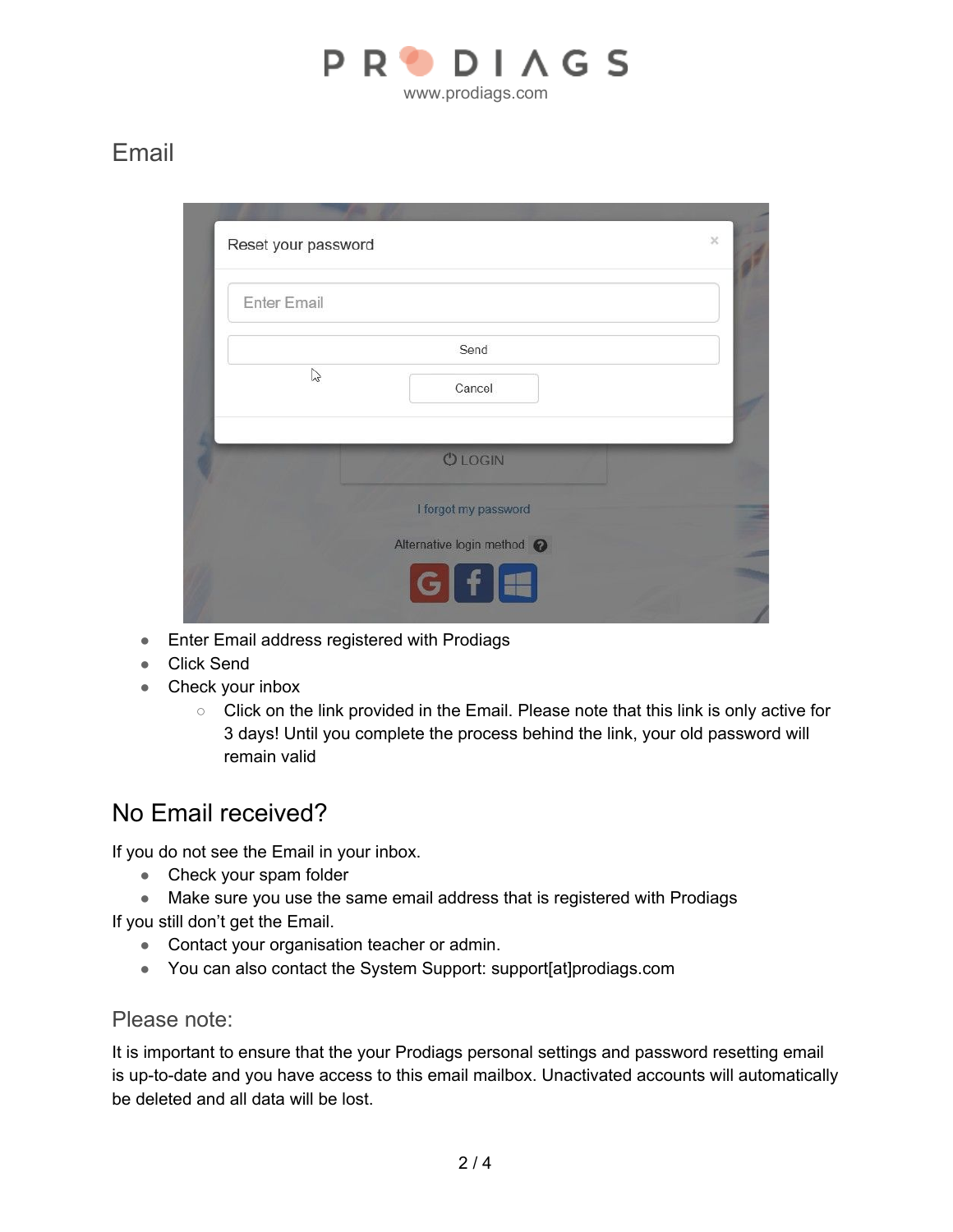

# Reset password by SMS

It's also possible to reset your password with SMS.

This requires that you have your phone number assigned in you **Password Reset Settings.**

|                                                                                  | FAQ.<br>٥.                                                                                                                                           |                                               |          |
|----------------------------------------------------------------------------------|------------------------------------------------------------------------------------------------------------------------------------------------------|-----------------------------------------------|----------|
| You have most in<br>0/100<br>EOBD/OBD-II SE                                      | My Profile<br>Change Password<br>Password Reset Settings<br>Alternative Login<br>Delete My Data                                                      | <b>Ignostics</b>                              |          |
| <b>Maintenance</b><br>$\bullet$<br><b>Electricity</b><br><b>LEGTRICITY</b><br>O% | Automotive Self-Learner<br>Organization<br>Postal Address<br>Role Communication Contacts<br>My Contact Persons<br>My Team Connections<br>Switch Role |                                               |          |
|                                                                                  | Restoring by Email<br><b>Restoring by Email</b><br>Restoring by SMS                                                                                  | Restoring your password<br>I have a code<br>۰ | $\times$ |
| Restoring your password                                                          |                                                                                                                                                      | Restoring by SMS                              |          |
| Restoring by Email<br>- 6                                                        |                                                                                                                                                      | User ID Email Address                         |          |
| User ID Email Address                                                            |                                                                                                                                                      | Phone number with country code                |          |
| Send                                                                             |                                                                                                                                                      | Send                                          |          |

- Choose **Restoring by SMS**
- Enter your User ID Email Address and phone number that's registered with Prodiags
- Click Send
- Check your phone, you'll get a resetting code